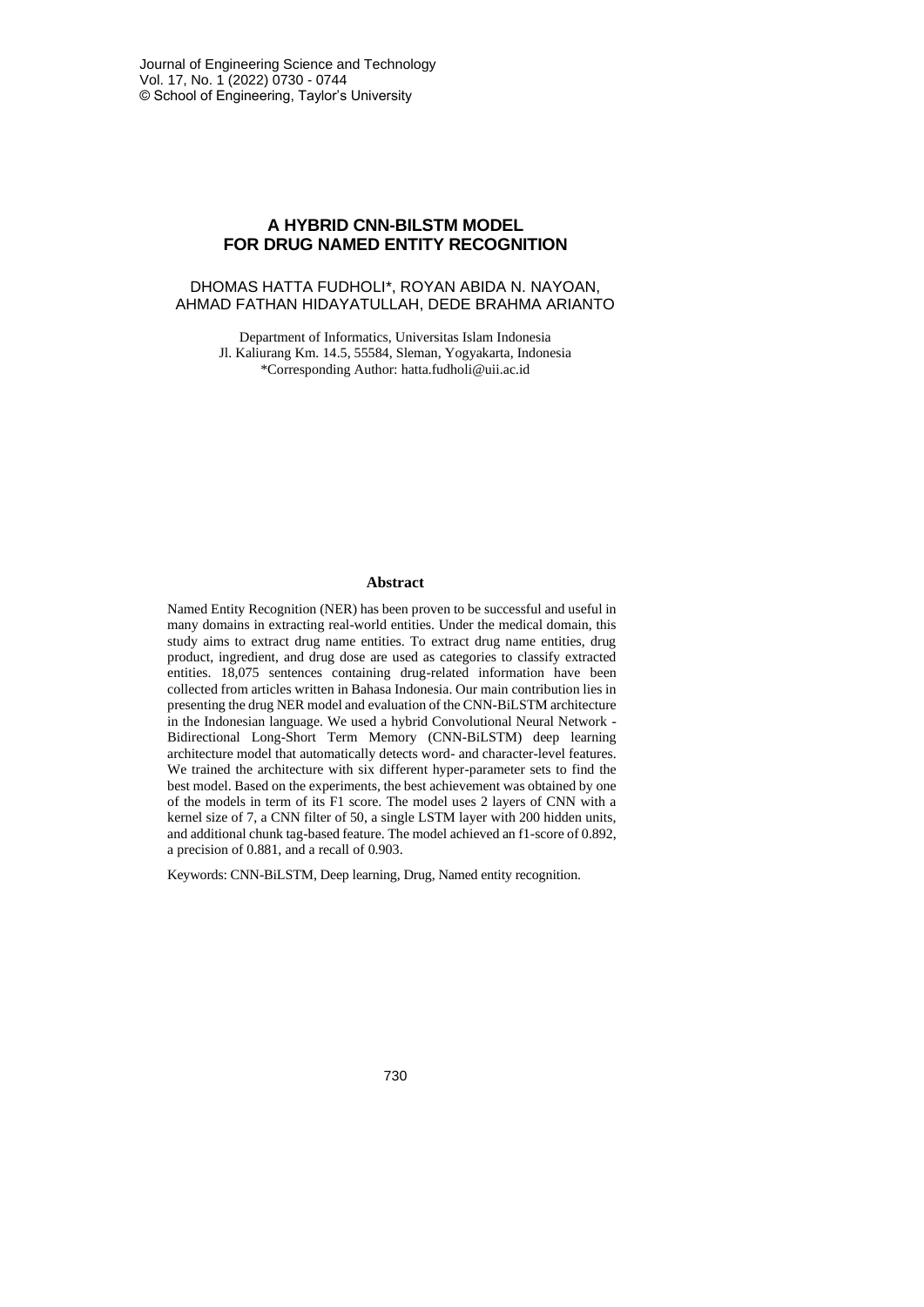#### **1. Introduction**

An abundant amount of accessible data through the internet is bound to have less reliable information and is caused by difficulties in extracting valuable information. Information extraction is necessary to obtain essential and useful things from data. A subtask of information extraction, Named Entity Recognition (NER), is applied to extract useful information from a huge amount of data [1, 2]. NER is defined as the process of assigning unique identifiers to extracted entities based on domain knowledge [3, 4]. NER task recognizes unsigned words into categories in lexical analysis, information extraction and retrieval, intelligent question and answering, and other natural language processing tasks [5].

Named Entity Recognition (NER) has been proven to be successful and useful in extracting real-world entities, resulting in the proposal of several research methods on many various domains. NER will identify named entities within a text and classify them into predetermined categories, like persons (PER), organizations (ORG), locations (LOC), and miscellaneous names (MISC) [6]. Here is an example of NER: [ORG U.N.] official [PER Ekeus] heads for [LOC Baghdad]. Each term in the sentence is assigned to a specific category: U.N. is assigned as an organizations (ORG) category, Ekeus as a person (PER), and Baghdad as a location (LOC) [6]. Due to different research that is carried out by various scientists, unique identifiers and categories for the extracted entities may vary under different domains.

Many studies have been carried out by scientists in extracting named entities in the health-care domain. Various machine learning models and deep learning models are designed to improve the quality and performance of the present clinical NER model. A previous clinical NER work carried out by Luo et al. [7] tested different deep learning models and even combined different individual models, including BiLSTM-CRF, BiLSTM-CNN-CRF, BiLSTM+CNN-CRF, CNN-CRF, and Lattice LSTM, to extract Chinese clinical named entities. The named entities are anatomy, symptom, independent symptom, drug, and operation. They used the "BIOES" tag as a representation of their entity. Their work applied character embedding as a feature processing. The result shows that the ensemble model built by combining these models' results with majority voting reached the highest f-score of 93.16%. This model has a promising result and achieves an f-score of higher than 80% under "strict" criteria and higher than 90% in "relaxed" criteria.

Deep Learning technologies and architectures have been widely used to model NER in various datasets. Some recent works in the NER area which use a wellknown dataset, CoNLL03, sourced from Reuters news, are [8-11]. All of them use RNN-based architecture, including LSTM and GRU. Chiu and Nichols [3] proposed a hybrid BiLSTM and CNN architecture with word and character-level features. They also experimented by using different types of lexicons, word embeddings, features, and models. This research also used the "BIOES" tag to represent the entities. This research experimented with different word embedding and lexicon on a different dataset. Implementing Deep Learning architecture from their works is very promising by giving higher than 90% accuracy on CoNLL03.

Liu et al. [12] researched drugs NER with various approaches that classify named entities into four different categories. Their Drug Name Recognition (DNR) identifies unstructured medical texts and automatically extracts and classifies drug name entities into their predefined classes. Each type of the four different approaches used in this research, namely dictionary-based, rule-based, machine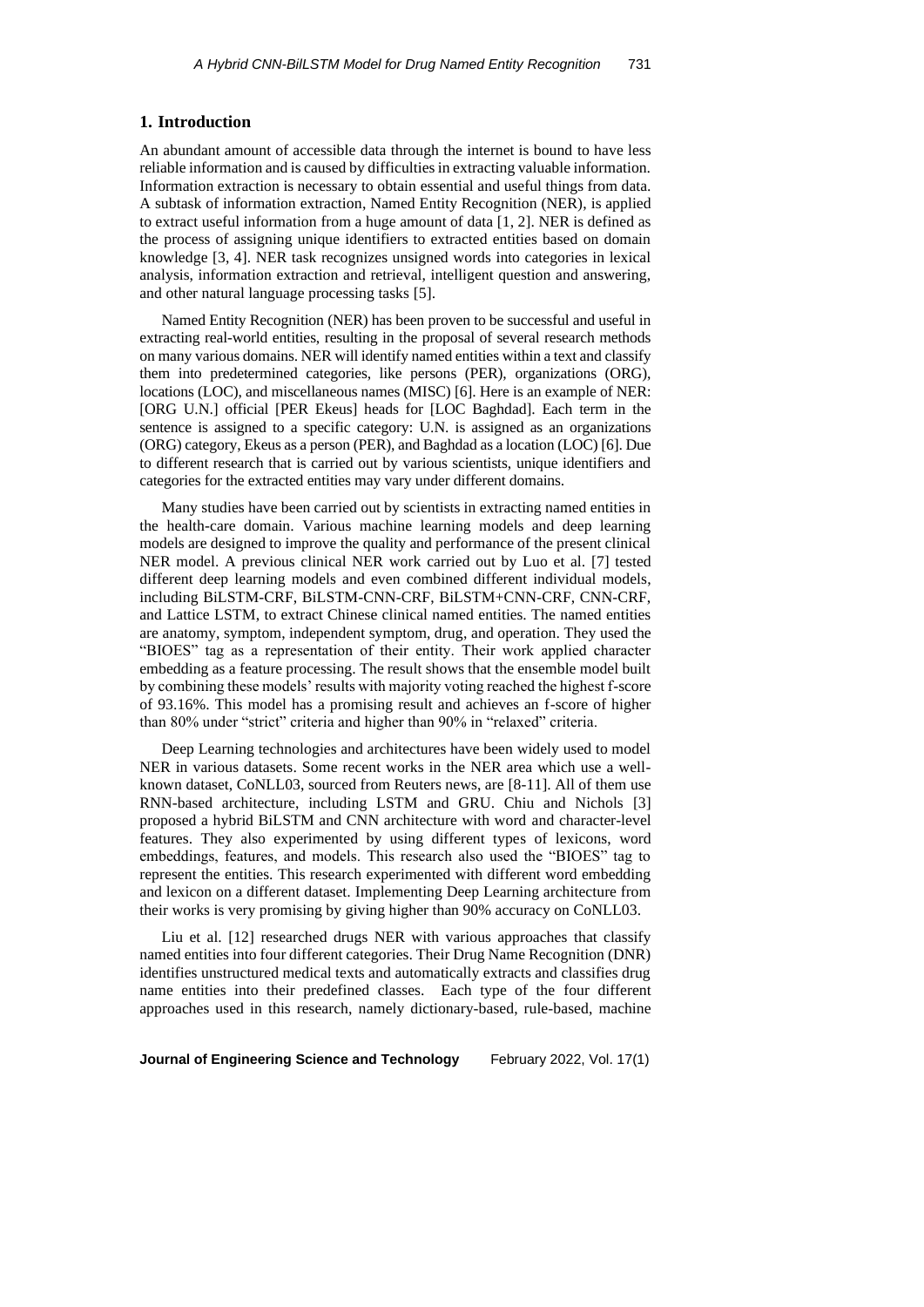learning-based, and hybrid approaches, have its advantages. They also show the experiment on different types of texts. A hybrid approach using machine-learning and dictionary outperformed the other approaches and achieved the highest f-score of 92.54%.

Krallinger et al. [13] studied drugs and chemical extraction using Gold Standard data which was previously carefully prepared by specially trained chemists to label the data manually. They applied various methods to the data to obtain the best performance. They also show the experiment on different techniques, preprocessing, post-preprocessing, dictionary lookup, word-level features, lookup features, and document features on CEM. They evaluated two crucial aspects: the Chemical Document Indexing (CDI) task and the Chemical Entity Mention (CEM) recognition. CDI covered the indexing of the documents with chemicals, while CEM is responsible for finding the exact mentions of chemicals in the text. Using machine learning methods, they achieved the highest f-score of 87.39% on CEM tasks and 88.20% on CDI tasks.

Batbaatar and Ryu [14] studied Health-Related Named Entity Recognition. They use a healthcare-domain ontology to extract health-related entities. Their model can identify diseases, drugs, symptoms for biosurveillance, related properties and activities, and adverse drug events. The research uses the data taken from user messages on Twitter that contained one medical entity in UMLS. The features that are used are word embedding, character embedding, and POS tagging. The model they employed, the BiLSTM-CRF model, achieved a precision of 93.99%, recall of 73.31%, and F1-score of 81.77% for disease or syndrome HNER; a precision of 90.83%, recall of 81.98%, and F1-score of 87.52% for a sign or symptom HNER; and a precision of 94.85%, recall of 73.47%, and F1-score of 84.51% for pharmacologic substance named entities.

A clinical named entity recognition carried out by Wu et al. [15] investigated two different deep learning models, Convolutional Neural Network (CNN) and Recurrent Neural Network (RNN), to extract named entities. They investigated RNN and CNN architectures by comparing them with three baselines Conditional Random Fields (CRF) models and two recent clinical NER systems. The corpus used are i2b2 2010 and MIMIC II. They also show the comparison of all their machine learning model with different features. The features are word embedding, linguistic, discourse, and many others. The RNN model with word embedding gives a higher f-score result of 85.94% and outperformed other supervised and unsupervised NER systems. Yepes and Mackinlay [16] also carried out a medical NER which uses a sequence-to-sequence neural network. This research uses Twitter data to perform named entity extraction and classify them into three categories: disease, symptom, and pharmacological substance. Their model outperformed the previous study, which also used the same Twitter dataset.

In this work, we aim to predict drug-related named entities such as the drug products, ingredients, and drug dose from health articles in Bahasa Indonesia. Our main contribution lies in presenting the model and evaluation of the BiLSTM-CNN architecture on Indonesian language datasets. The syntax or arrangement of the words in the Indonesian language is different from the available English-based model. We propose a deep learning architecture using a hybrid Convolutional Neural Network and Bidirectional Long-Short Term Memory (CNN-BiLSTM). We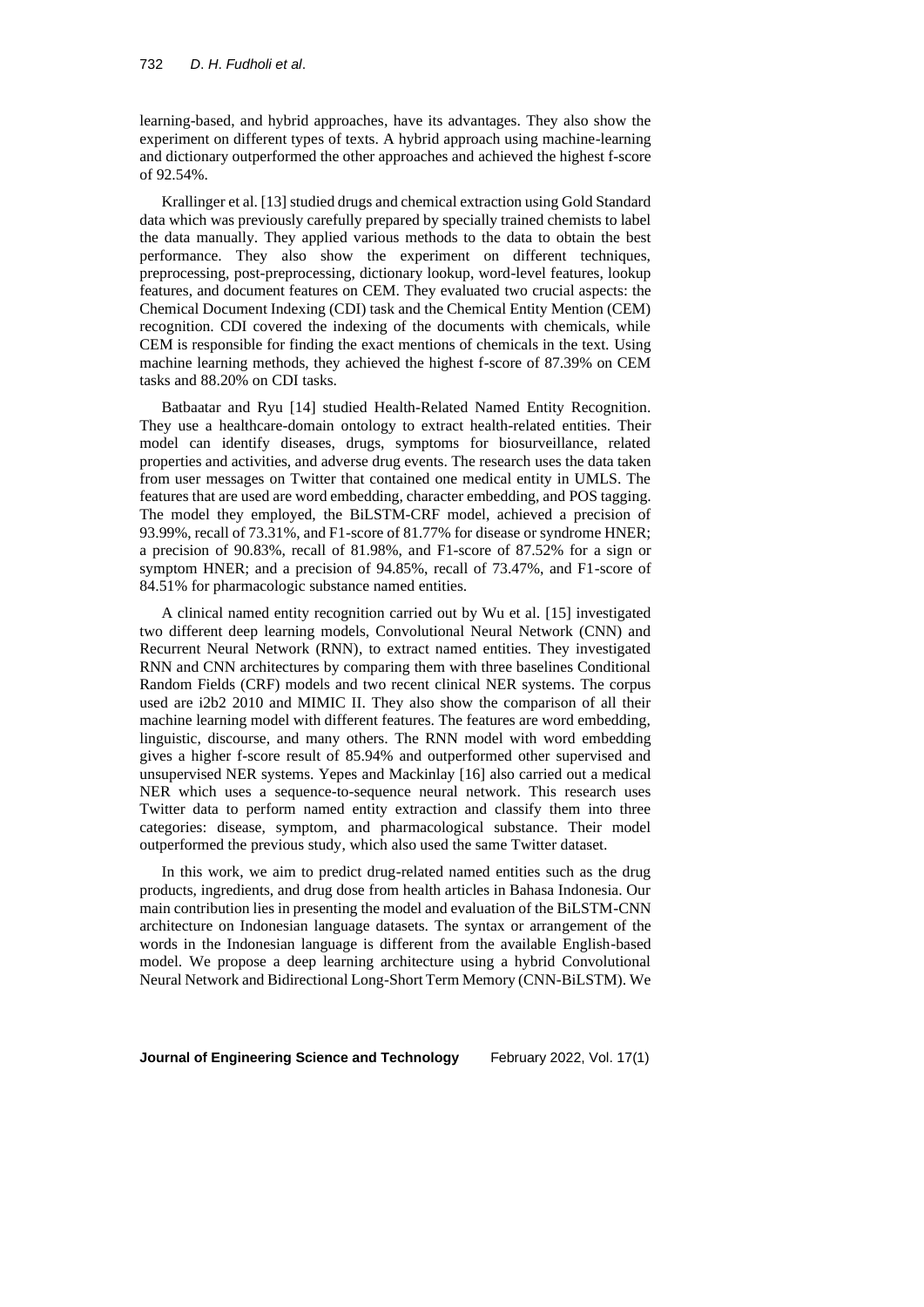fine-tuned the model in both CNN (layer, kernel size, and filter number) and BiLSTM (layer and hidden units) architecture to get the best Drug NER model.

#### **2. Methods**

In this section, we elaborate on the methods used in our study. Our work consists of several stages, including collecting drug-related data, data preprocessing, POS tagging, entity tagging, training and tuning the model, and evaluation. In the first stage, we collected the data by using various health-care websites to get a list of drugs and get specific information on each drug through Google snippets. The texts we obtained are then preprocessed to get a cleaner version of the texts. Since entity tagging works on top of POS tagging, POS tagging is done before proceeding to the next stage. We train the model using the tagged entities and tune them to obtain the best model in extracting drug named entities. In the last step, we evaluate our models by using f-measure.

#### **2.1. Data collection**

To obtain the data, we identify several Indonesian health care websites that provide a list of drug names. The web-accessible URLs of drug name sources are listed in Table 1. A list of drug names from the websites is used as keywords for the next step. After the list of drug names is obtained, we retrieved the more detailed information of the drug by using Google snippets. To get Google to provide a short snippet, we use a simple keyword of "kandungan" which means "the content of" and then followed by the drug's name. As an example, a keyword of "kandungan panadol" gave us a short snippet of "Panadol merah bermanfaat untuk meredakan sakit kepala dan sakit gigi. Tiap tablet Panadol Extra mengandung 500 mg paracetamol dan 65 mg kafein.". A total of 18,075 sentences containing drug information has been successfully retrieved.

**Table 1. List of the web-accessible URLs.**

| Website     | URL                                          |
|-------------|----------------------------------------------|
| Klik Dokter | https://www.klikdokter.com/obat              |
| Sehatq      | https://www.sehatq.com/obat                  |
| Hello Sehat | https://hellosehat.com/obatan-suplemen/obat/ |

# **2.2.Data preprocessing**

Data preprocessing is a process of preparing the raw data and making it suitable for training a machine learning model [17]. In this work, we perform various form of preprocessing tasks, to name a few: (i) removing date, since date is insignificant information in drug name entities recognition; (ii) removing punctuations (e.g., "setiap kemasan Acepress mengandung zat aktif sebagai berikut : Captopril 25 mg / tablet." to "setiap kemasan Acepress mengandung sebagai berikut Captopril 25 mg tablet"); (iii) removing non-ASCII characters such as " $\hat{A}$ " and " $\hat{a}\hat{\epsilon}$ " which often appear in our obtained texts; (iv) replacing some measurement abbreviations to its original unit of measurement (e.g., "mg" to "miligram); and (v) removing stopwords. Preprocessing tasks must be done sequentially and cannot be done randomly. Therefore, the preprocessing arrangement in different case might be different depending on the cleaning needs.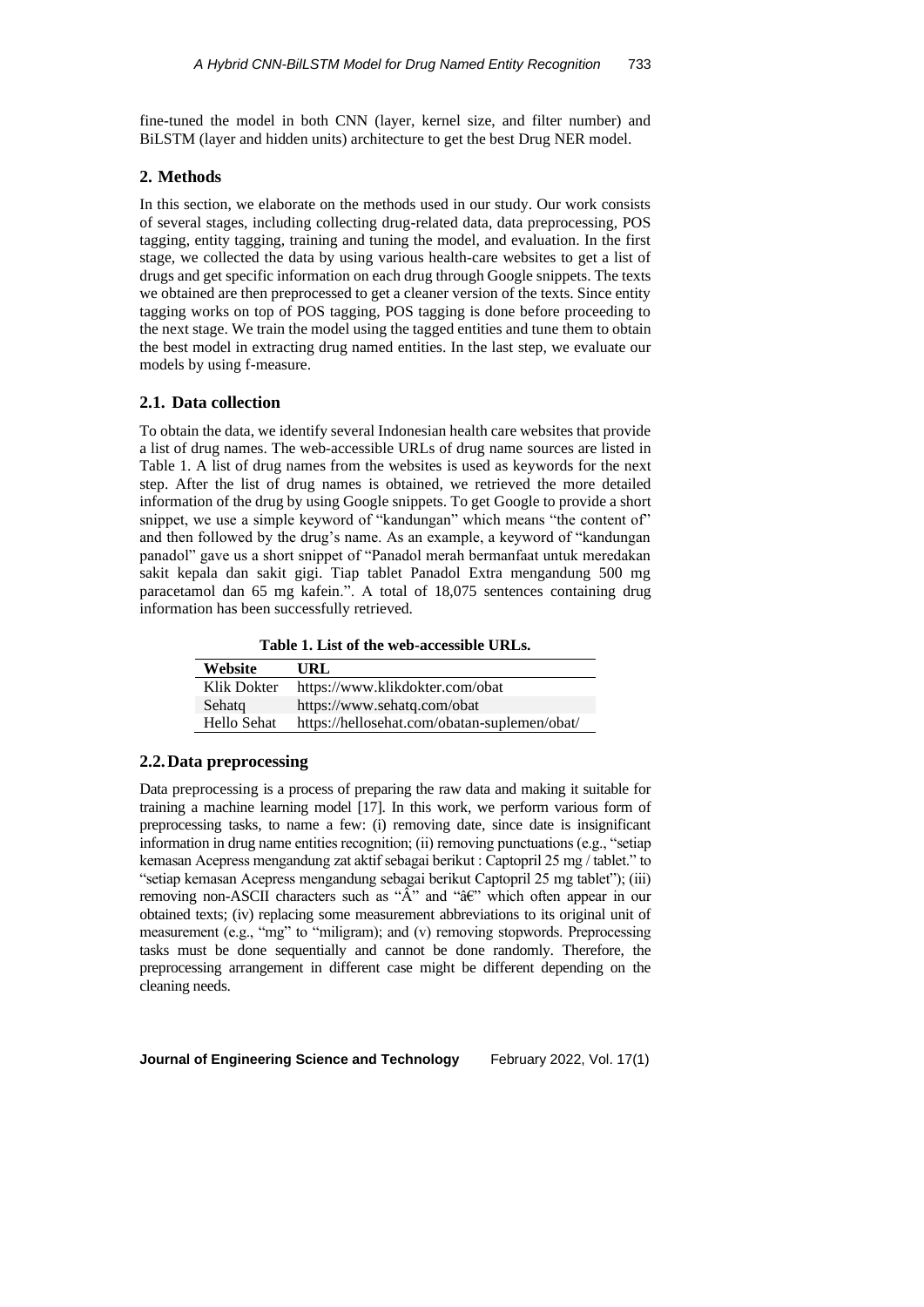#### **2.3.POS (Part of Speech) Tagging**

Part of Speech (POS) tagging is an essential part of NER. POS tagging will assign each word in the corpus to its POS tag based on the definition and context. POS tagging aims to categorize word classes into nouns, adjectives, verbs, etc., [18]. In this work, the POS tagging task is performed using the tool provided by Kumparan's NLP Services, which provides the POS tagging function for Bahasa Indonesia that's publicly available [19]. Table 2 shows the POS tag sets used in Kumparan's NLP Services.

**Table 2. POS tag sets.**

| Tag           | <b>Description</b>   | Tag         | <b>Description</b>              |
|---------------|----------------------|-------------|---------------------------------|
| <b>ADV</b>    | Adverbs. Includes    | <b>PR</b>   | Pronoun                         |
|               | adverb.<br>modal.    |             |                                 |
|               | and auxiliary verb   |             |                                 |
| CC            | Coordinating         | <b>RP</b>   | Particle                        |
|               | conjunction          |             |                                 |
| DT            | Determiner/article   | <b>SC</b>   | Subordinating Conjunction       |
| <b>FW</b>     | Foreign word         | <b>UH</b>   | <b>Symbols and Punctuations</b> |
| IN            | Preposition          | VB.         | Verb                            |
| ЛJ            | Adjective            | WH          | Question words                  |
| <b>NEG</b>    | Negation             | <b>ADJP</b> | <b>Adjective Phrase</b>         |
| <b>NN</b>     | Noun                 | DP          | Date Phrase                     |
| <b>NNP</b>    | Proper Noun          | <b>NP</b>   | Noun Phrase                     |
| <b>NUM</b>    | Number               | <b>VP</b>   | Verb Phrase                     |
| <b>NUMBVP</b> | <b>Number Phrase</b> | <b>PR</b>   | Pronoun                         |

# **2.4. Entity tagging**

This stage allows a particular word that fits the grammar criteria to be tagged as an entity. The entities used in this research are (MED) to indicate the name of the medicine, (INGRD) as an ingredient of the medicine, (DOSE) as a specific amount or dose of medication, and (O) for the word that has no labelled entity.

In this study, we also perform both chunking and chinking to extract some important information from text. Chunking is performed after POS-tag as this requires POS-tags as inputs to extract phrases. A standard set of Chunk tags usually used is Noun Phrase (NP) and Verb Phrase (VP). Regular expression rules, which are typically known as "grammar", are used to define chunk patterns. We describe two chunk patterns to extract drug ingredients, four chunk patterns to extract the drug's product, and a chunk pattern to extract the drug's dose. Chunk patterns in this research are defined by following the patterns often used in the writing of Indonesian medicinal texts we obtained. An example of grammar is as follows: {<NUM><NN|NUM><VB>\*}. Chunk pattern started with NUM tag followed by NN or NUM tag, followed by zero or more VB tags helps in tagging drug DOSE. In extracting dose, we also performed chinking to remove the selected extracted word after chunking. An example of chinking is as follows: }<NUM><NN.\*|NUM><VB>{. Chink pattern started with NUM tag followed by zero or more NN tags or a NUM tag, followed by VB tag will remove the extracted words. In our defined grammar, a chunk pattern is followed by a chink pattern. A chunk pattern is started with the character "{" and ended with "}". A chink pattern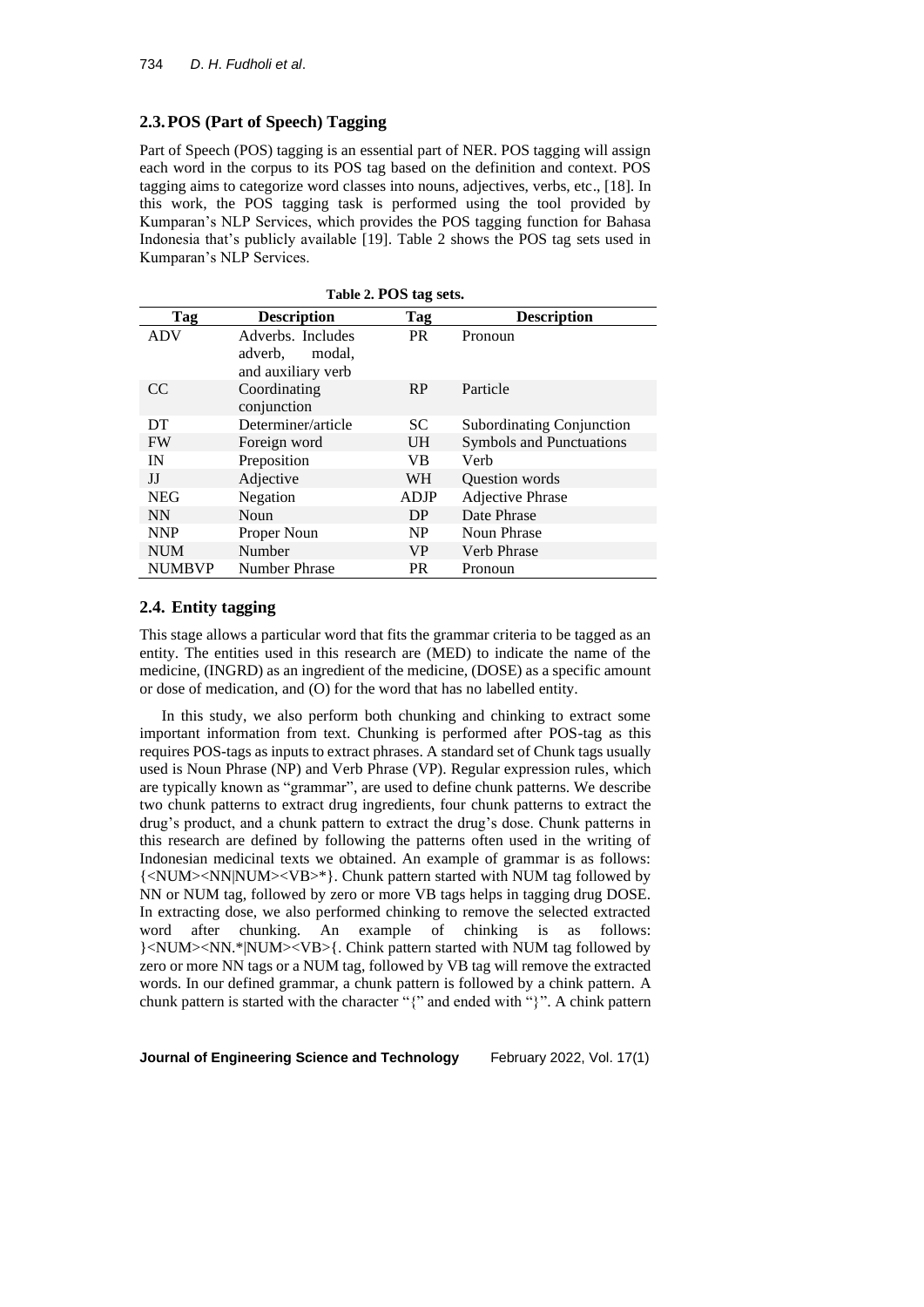is started with the character "}" and ended with "{". Fig. 1 shows the grammar used to tag entities in this research.



**Fig. 1. Chunk patterns.**

Furthermore, we compare two different model sets by removing the chunk tag on the other set. The first set uses four different feature field data formats: the word, part-of-speech tag, chunk tag, and named entity tag. The second set contains only three different feature fields: the word, part-of-speech tag, and named entity tag. Below is an example of the first set data format (to note that the word "mengandung" means contains):

| Acepress NNP |                | B-NP        | <b>B-MED</b>   |
|--------------|----------------|-------------|----------------|
| mengandung   | VB             | B-VB        | $\Omega$       |
| Captopril    | <b>NNP</b>     | B-NP        | <b>B-INGRD</b> |
|              | 12.5 NUM       | $\Omega$    | <b>B-DOSE</b>  |
| miligram     | N <sub>N</sub> | <b>B-NP</b> | <b>I-DOSE</b>  |
| tablet       | <b>NN</b>      | <b>I-NP</b> |                |
|              |                |             |                |

The above data format contains four fields: the word, part-of-speech tag, chunk tag, and named entity tag. B-I-O tagging is commonly used as tagging format in a chunking task. (B) tag is assigned at the beginning of the phrase. (I) is assigned at the inside. (O) is assigned to other phrases that are not defined in grammar rules [20]. An explanation of B-I-O tagging in the above data format is as follows: The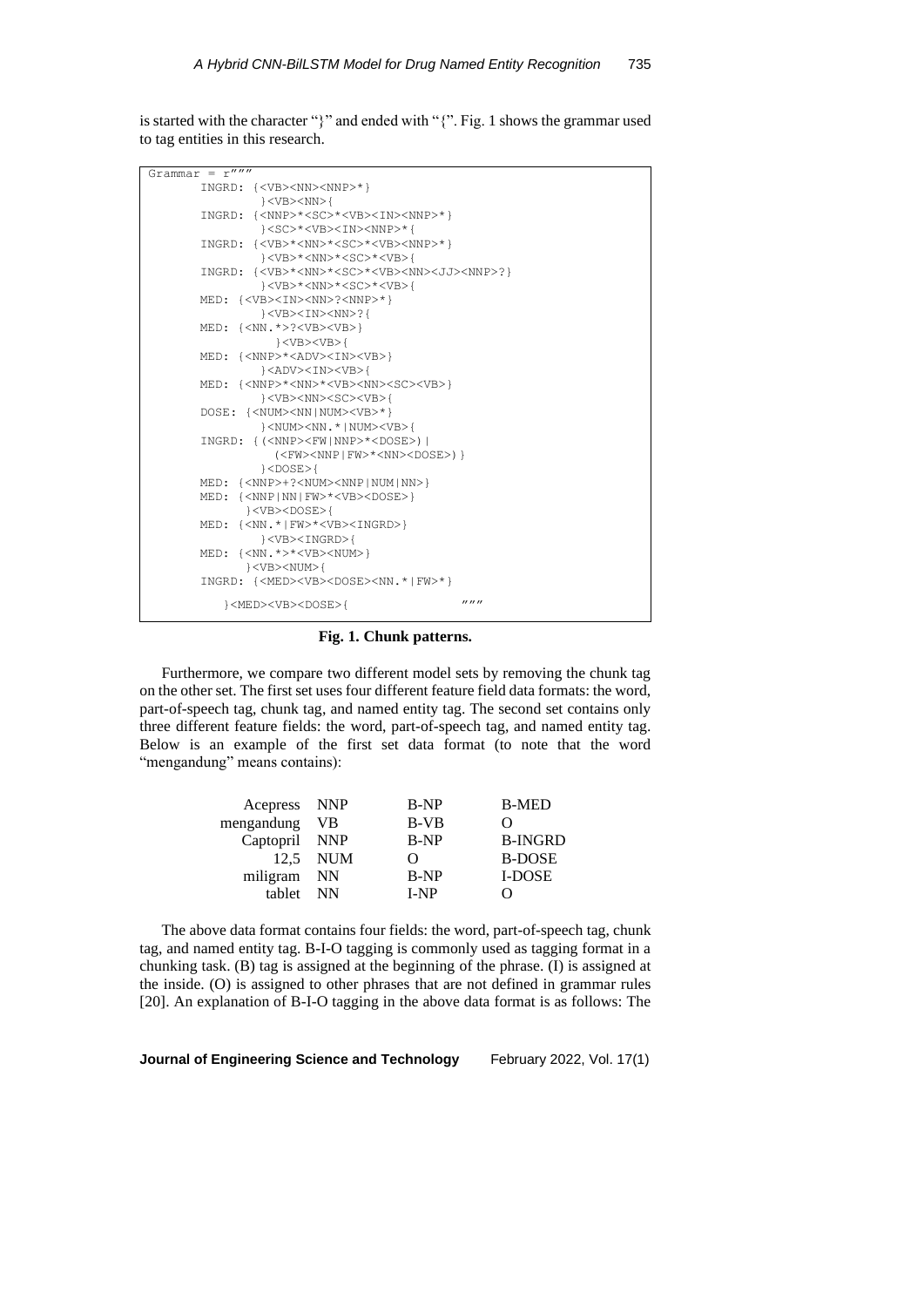word "Acepress" is tagged as B-MED since Acepress is the first word (beginning word) that's recognised as a medication product. The word "mengandung" is tagged as O because it isn't recognised in the grammar rules. The word "Catopril" is tagged ad B-INGRD since it is the beginning word recognised as a drug ingredient. "12,5 miligram" is tagged as B-DOSE and I-DOSE since both words are recognised as drug's dose based on the grammar rules. The word "12.5" is tagged as B-DOSE because it is recognised as the beginning of the drug's dose and followed with "miligram" which is then tagged as I-DOSE because it is located inside the phrase. The last word "tablet" is tagged as O since the grammar rules do not recognise it.

### **2.5. CNN-BiLSTM model**

Convolutional neural networks (CNN) have been used in modelling character-level features. Previous research carried out by Santos & Guimarães [21] has employed CNNs and successfully extract character-level features in NER. For each word, convolution layer and max layer were applied to extract character-level features. Our model uses the pretrained Word2Vec Indonesian word embeddings, which were trained on Wikipedia vocabulary and has vector length equals to 50. The final network model used in this research is shown in Fig. 2.

CNN-BiLSTM model starts with an input layer in the workflow. This model uses two dropouts and three embeddings: case embedding, words embedding, and character embedding. The features and dimensions are as shown in Fig. 2. This layer composes artificial input neurons and brings the initial data into the system for further processing by subsequent layers of artificial neurons. The input layer is then followed by a character embedding layer to create dense and meaningful representations of high-dimensional categorical data of the character. A dropout layer is applied to reduce overfitting. The next layer is a 1D convolutional layer and a max pooling layer that extracts character-level feature from each word. In the max pooling layer, flatten operation is applied to transform the dimensional matrix of features into a vector that can be fed into a fully connected neural network. Another dropout layer is added and followed by a concatenate layer. The layer concatenates a list of inputs: word embedding, case embedding, and the extracted character-level feature. Word embedding maps the words from the vocabulary to vectors. The case embedding maps several different cases to vectors. The concatenated lists are then fed into a bidirectional long-short term memory (BiLSTM) network and followed by the last layer, which is a dense layer with softmax activation to produce a probability distribution. Time distributed layer is applied in several layers in this model. This wrapper allows to apply a layer to every temporal slice of an input.

Figure 3 shows how BiLSTM tagging works. It shows the multiple tables lookup word-level feature vectors [3]. In this research, words and characters are transformed into continuous vector representations by using lookup tables. The results are then concatenated and fed into our BiLSTM network. We use a convolutional neural network to extract character-level features, which previously has been successfully applied to Spanish and Portuguese NER [21]. The CNN shown in Fig. 4 extracts a fixed-length feature vector from character-level features. Convolution and max layer are used to extract the new feature vector, which is the per-character feature vectors like character embeddings. Several special PADDING characters are used to pad the words on both sizes. The padding depends on the CNN's window size.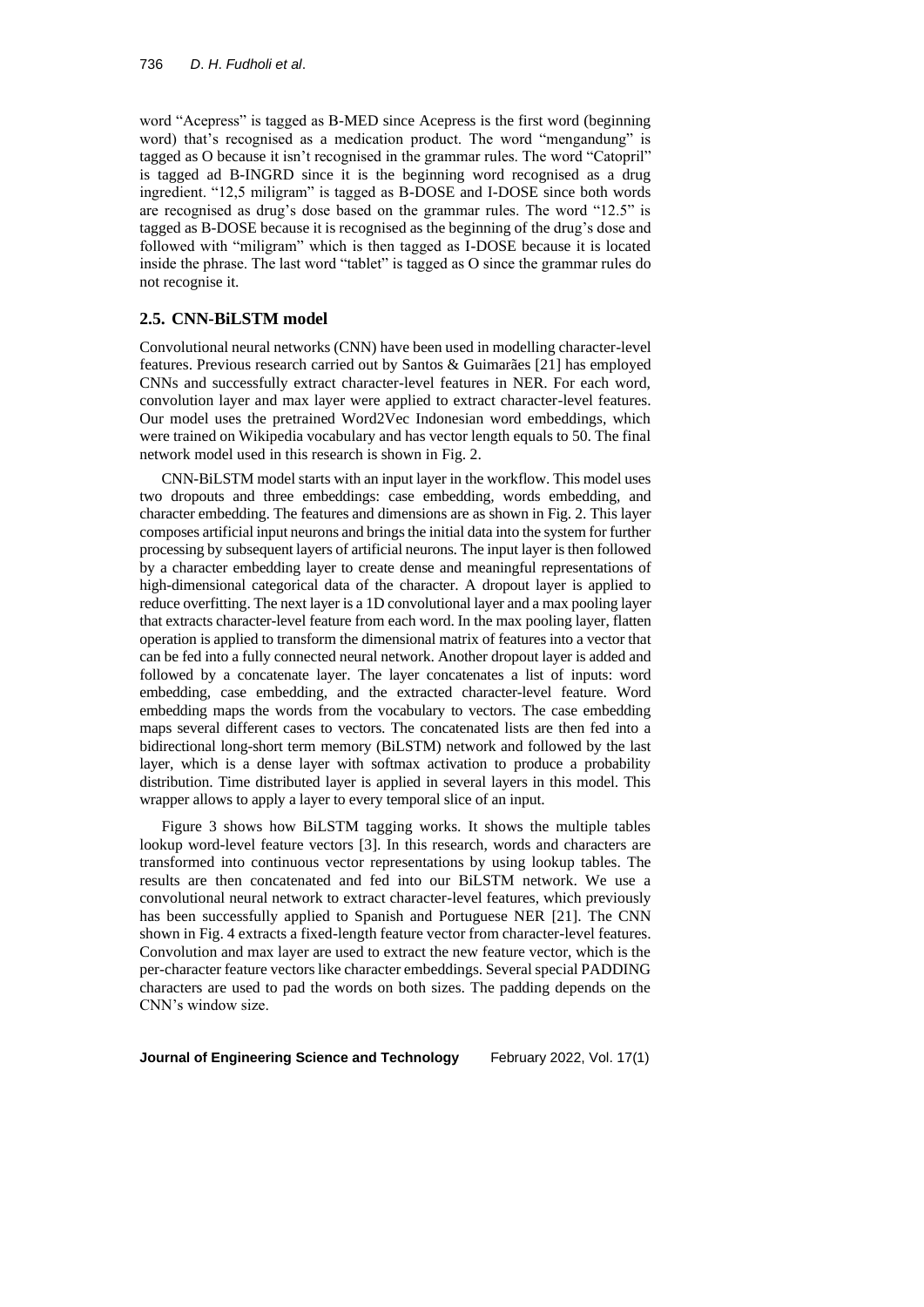

**Fig. 2. CNN-BiLSTM model architecture.**

The lookup table is initialized randomly with the values drawn from a uniform distribution between -0.5 and 0.5 which will output a character embedding of 25 dimensions. The character set has all the unique characters inside the dataset and the special tokens that are PADDING and UNKNOWN. The PADDING token is used for the CNN, and the UNKNOWN token is for the other characters.



**Fig. 3. BiLSTM-CNN for tagging drug entities.**

Additional word-level features use Collobert's method, which uses a separate lookup table to add a capitalization feature with the following options: allCaps, upperInitial, lowercase, mixedCaps, noinfo [22]. The additional character-level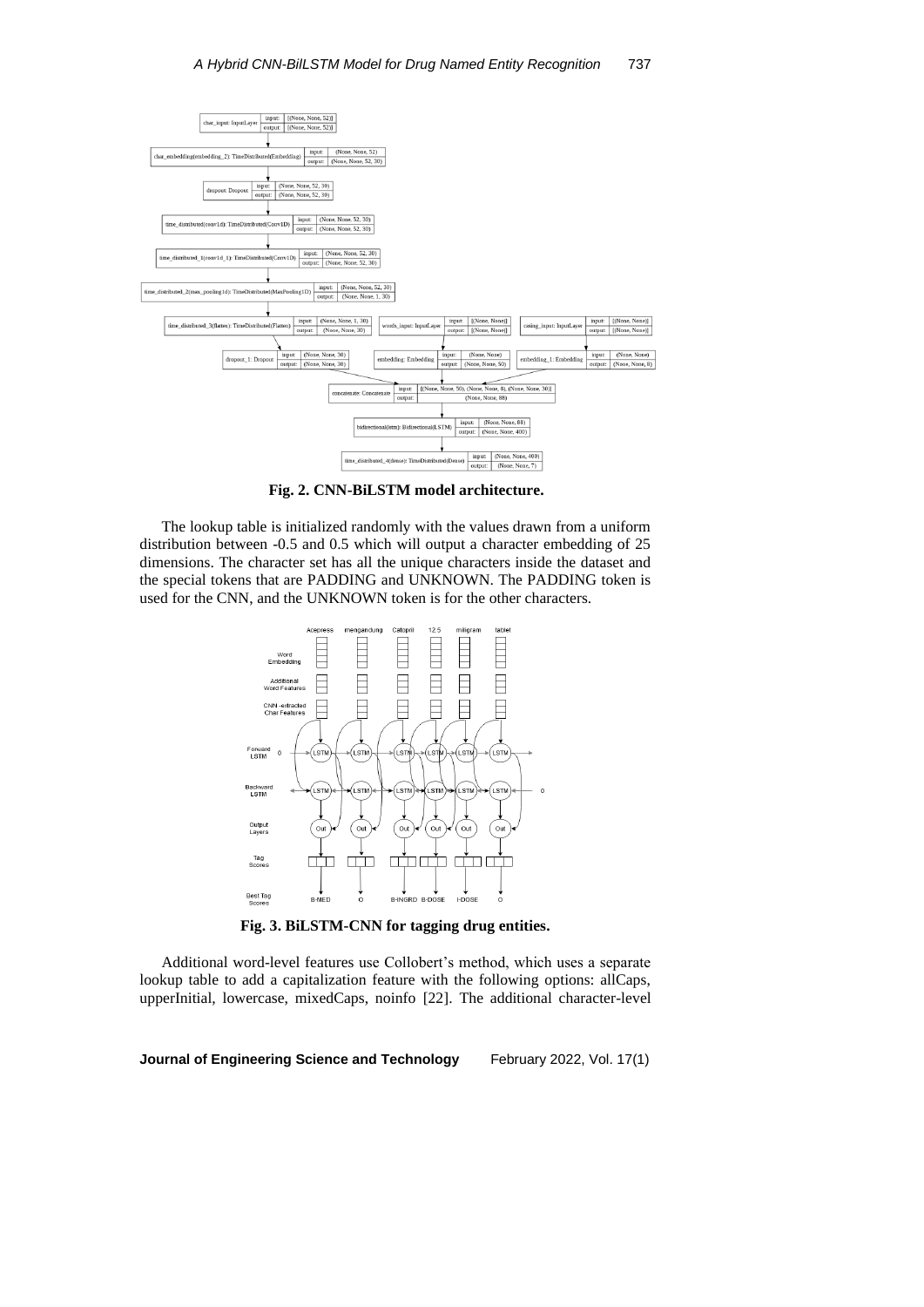features use a lookup table that outputs a 4-dimensional vector representing the type of the character (upper case, lower case, punctuation, other).

In this research, stacked BiLSTM with LSTM units transform word features into named entity tag scores. The features that are extracted from each word are then fed into a BiLSTM network. Each output of each time step is then decoded into two vectors of log-probabilities for each tag. The final output is the added two vectors. The LSTM is initialized with zero vectors.



**Fig. 4. CNN in extracting character features.**

## **2.6.Evaluation**

The performance in this task is measured with  $F_{\beta}=1$  rate as stated in Eq. (1). With *β*=1, the F1 score is the weighted average of Precision and Recall. Precision is a measure of named entities found in the corpus that has been classified correctly by the learning model. A recall is a measure of the relevant results of named-entities retrieved by the NER model [6].

$$
F_{\beta} = \frac{(\beta^2 + 1) * precision * recall}{(\beta^2 * precision * recall)}
$$
 (1)

## **3. Results and Discussions**

# **3.1.Data distribution**

This study divided the datasets into three different parts: training set, validation set and test set. Previous studies show that if the dataset is divided as follows, 20-30% of the data is used as a testing set and 70%-80% of the data as a training set, the model can obtain the best result [23]. For this research, the train set and the test set are 70% and 30% of the total sentences, and the validation set uses 30% of the test set. Tables 3 and 4 illustrate the overview of the sizes of the data and the number of named entities per dataset. Here, the tags used are MED for the name of the medicine, INGRD for ingredients, DOSE fore Dosage, and O for Other. The O tag here has the proportion of being higher than the other tag. This is normal because in the collected sentences, there are many words used to explain what the medicine is for, or to explain how many times the medicine should be taken. Hence, these unrelated words are tagged as O and have high proportion.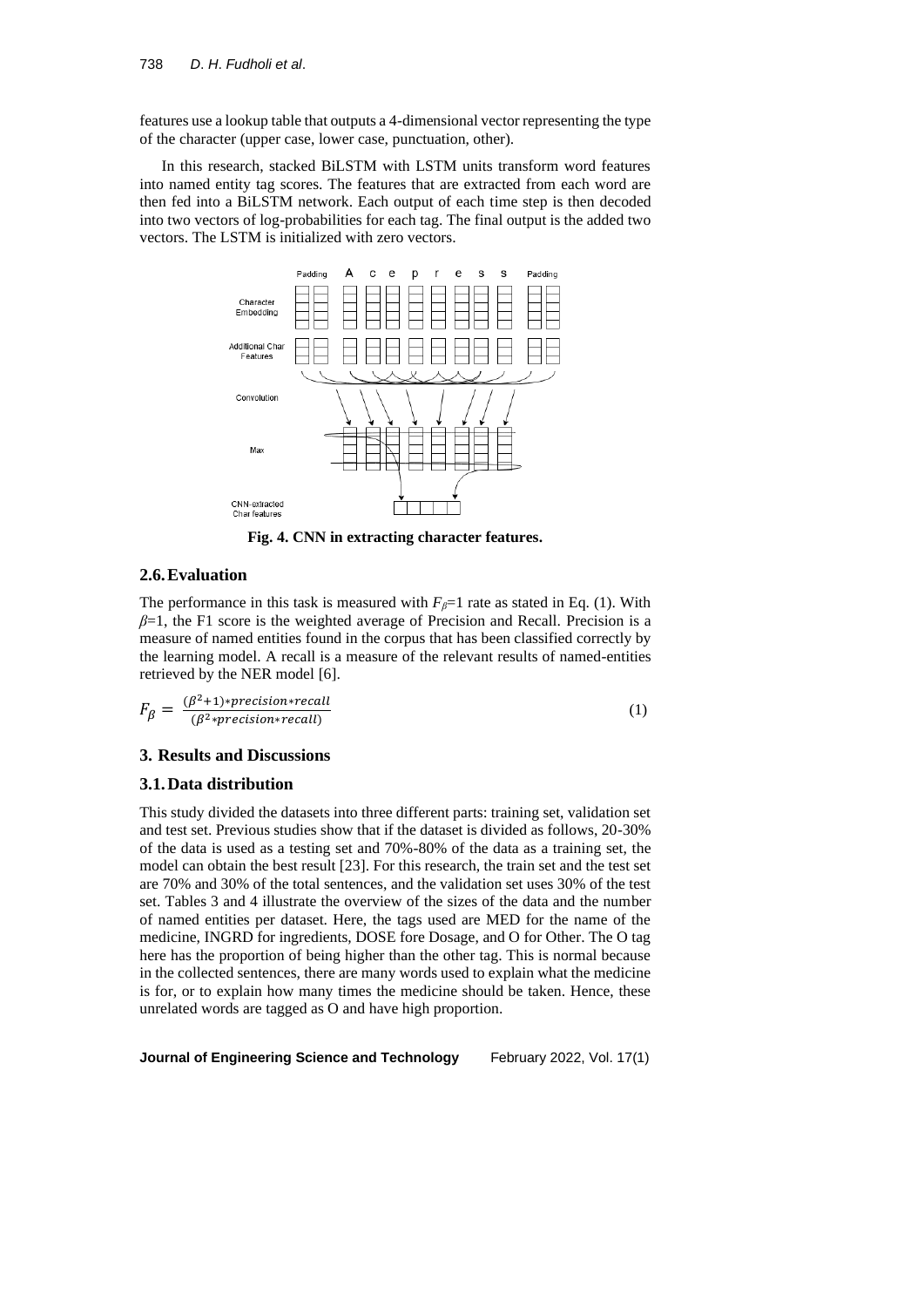| <b>Drugs Data</b> | <b>Sentences</b> | Tokens |
|-------------------|------------------|--------|
| Training set      | 8857             | 292527 |
| Validation set    | 3795             | 75266  |
| Testing set       | 5423             | 103802 |

**Table 3. Number of sentences and tokens in each data file.**

| Table 4. Number of named entities per dataset. |  |  |  |
|------------------------------------------------|--|--|--|
|------------------------------------------------|--|--|--|

| <b>Drugs Data</b> | MED   | <b>INGRD</b> | <b>DOSE</b> | OTHER  |
|-------------------|-------|--------------|-------------|--------|
| Training set      | 13022 | 16248        | 8131        | 255126 |
| Validation set    | 4415  | 7530         | 1372        | 53148  |
| Testing set       | 5691  | 10126        | 10132       | 74243  |

## **3.2.Hyper-parameter setting**

Differs from [3], in this research, we applied bucketing approach to speed up the training process. This approach improves the training speed by clustering sequences into buckets by their length, thus finding a compromise between data structuring and shuffling [24]. Bucketing is most suitable for training tasks such as speech recognition, language modelling, and other machine learning tasks using GRU and LSTM. In all scenarios, we also applied dropout layers to reduce overfitting [25]. As suggested by a previous study in [26], a dropout of 0.5 is selected to accompany the CNN and the LSTM layer. A dropout will ignore selected neurons randomly to help and prevent overfitting. All scenarios run in 50 epochs and used Nadam optimizer to compile the model. We performed hyper-parameter optimization and selected the best settings using our number choose. There are six different models that will be trained using different CNN Kernel Size, CNN Filter number, CNN Layers number, LSTM Unit number and LSTM layers number. Table 5 shows the different combination of the hyperparameters. The six models will be trained twice, the first batch of training will use chunk tag, while the second batch does not.

|  |  |  |  |  | Table 5. Hyper-parameter used for experiments. |
|--|--|--|--|--|------------------------------------------------|
|--|--|--|--|--|------------------------------------------------|

|       |                                                 |    | Hyper-parameter |     |                              |
|-------|-------------------------------------------------|----|-----------------|-----|------------------------------|
| Model | CNN Kernel Size CNN Filter CNN Layers LSTM Unit |    |                 |     | <b>LSTM</b><br><b>Lavers</b> |
|       |                                                 |    |                 | 100 |                              |
|       |                                                 | 30 |                 | 100 |                              |
|       |                                                 | 50 |                 | 200 |                              |
|       |                                                 | 50 |                 | 200 |                              |
|       |                                                 | 50 |                 | 200 |                              |
|       |                                                 |    |                 | 200 |                              |

#### **3.3.Model training result**

To summarize the training result, we present all trained models' precision, recall, and F1 score of the train set and test set in Table 6. In Table 6, we can see that there are two blocks of training results. The first block contains the training results of the different models mentioned in Table 5 that use the chunk tag feature, while the other block does not. Our analysis through the experiment shows that the chuck tag is an essential feature, which achieves a better model's performance. Our experiment shows better overall scores for the models that use chunk tag than those that do not. From the table, we can see that, overall, all model setup gives score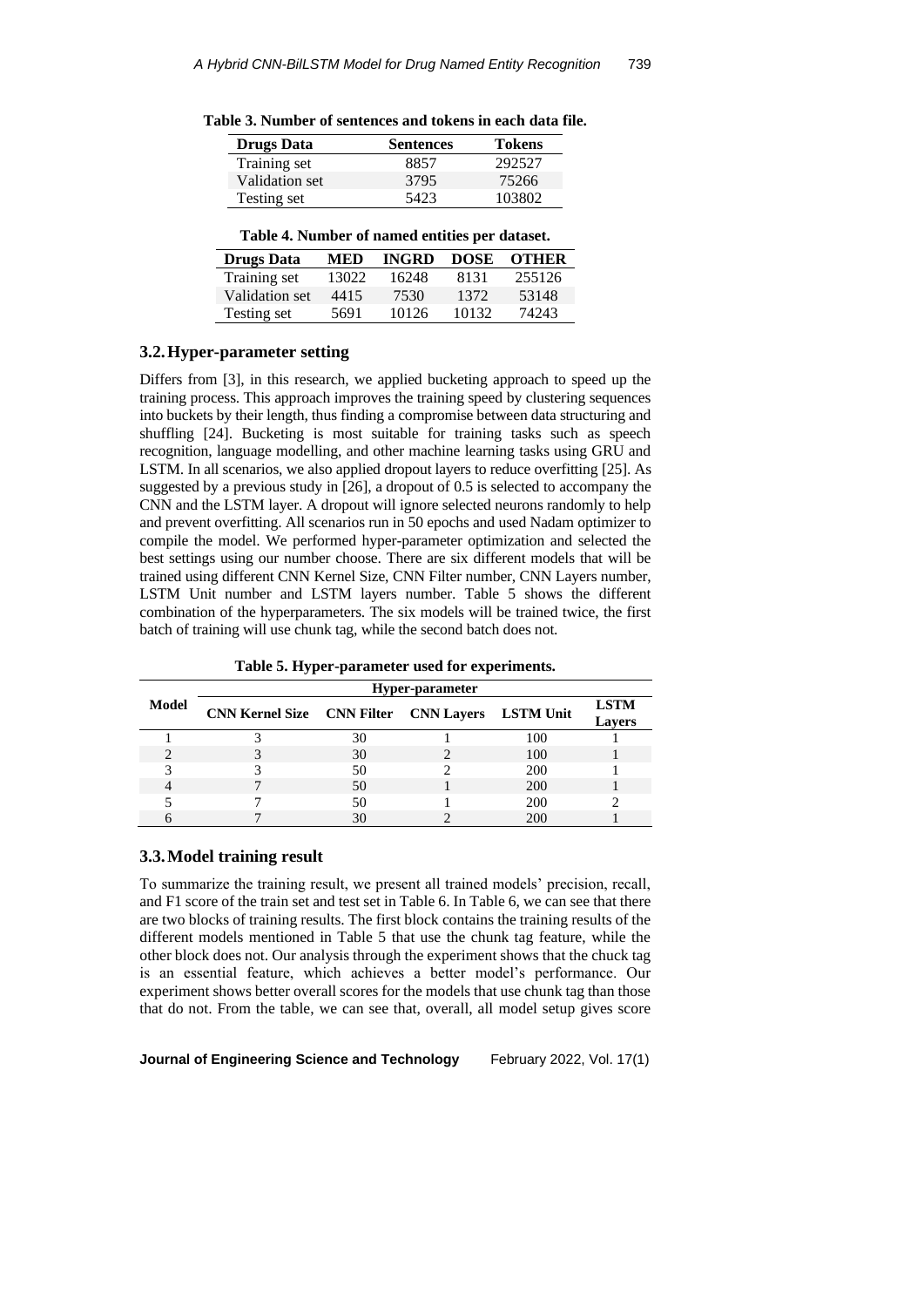higher than 0.82 in all aspects (precision, recall, and F1). The best model with the highest F1 score in the test set is model 6a with the chunk tag feature. The model achieves 0.881 in precision, 0.903 in recall, and 0.892 in F1.

We give a performance comparison of our model with other existing work in the field of medical NER. The results are shown in Table 7. From the table, we can see that our model is as good or better than the other model. However, while the study in [7] seems to have higher scores overall, we need to note that we have a specific study domain that is different than the previous research. This specific domain is related to the localization of natural language structure which has been implied as the main ideas in Introduction section.

| <b>Model</b>   | <b>Dataset</b> | <b>Precision</b> | Recall | $F_6=1$ | <b>Chunk Tag</b> |
|----------------|----------------|------------------|--------|---------|------------------|
| 1a             | Train set      | 0.880            | 0.892  | 0.886   |                  |
|                | Test set       | 0.888            | 0.893  | 0.891   |                  |
|                | Train set      | 0.845            | 0.867  | 0.855   |                  |
| 2a             | Test set       | 0.846            | 0.870  | 0.858   |                  |
| 3a             | Train set      | 0.879            | 0.893  | 0.886   |                  |
|                | Test set       | 0.884            | 0.898  | 0.891   | Yes              |
| 4a             | Train set      | 0.890            | 0.884  | 0.887   |                  |
|                | Test set       | 0.894            | 0.888  | 0.891   |                  |
| 5a             | Train set      | 0.850            | 0.888  | 0.869   |                  |
|                | Test set       | 0.858            | 0.892  | 0.875   |                  |
| 6a             | Train set      | 0.870            | 0.897  | 0.883   |                  |
|                | Test set       | 0.881            | 0.903  | 0.892   |                  |
| 1 <sub>b</sub> | Train set      | 0.823            | 0.856  | 0.840   |                  |
|                | Test set       | 0.825            | 0.855  | 0.840   |                  |
| 2 <sub>b</sub> | Train set      | 0.834            | 0.874  | 0.853   |                  |
|                | Test set       | 0.845            | 0.878  | 0.861   |                  |
|                | Train set      | 0.883            | 0.897  | 0.890   |                  |
| 3b             | Test set       | 0.884            | 0.898  | 0.891   |                  |
|                | Train set      | 0.874            | 0.862  | 0.868   | No               |
| 4b             | Test set       | 0.870            | 0.852  | 0.861   |                  |
| 5b             | Train set      | 0.883            | 0.874  | 0.879   |                  |
|                | Test set       | 0.875            | 0.863  | 0.869   |                  |
|                | Train set      | 0.869            | 0.861  | 0.865   |                  |
| 6b             | Test set       | 0.871            | 0.868  | 0.870   |                  |

**Table 6. Precision, Recall, and F1-score on train set and test set.**

## **Table 7. Performance comparison with other existing work in medical NER**

| Model                                        | <b>Dataset</b>            | <b>Precision</b>         | <b>Recall</b> |
|----------------------------------------------|---------------------------|--------------------------|---------------|
| BiLSTM-CRF [14]                              | <b>Twitter Data</b>       | 93.22%                   | 76.25%        |
| $RNN + Word Embedding [15]$                  | i2b2 2010                 | $\overline{\phantom{a}}$ |               |
| Ensemble Method in "relaxed"<br>criteria [7] | <b>CCKS-2018 CNER</b>     | 95.47%                   | 94.92%        |
| Machine learning                             | <b>CHEMDNER</b> for CEM   |                          |               |
| techniques based on conditional              | (Chemical Entity mention) | 89.09%                   | 87.39%        |
| random fields (CRFs) [13]                    | Recognition)              |                          |               |
| <b>Our Hybrid CNN-BiLSTM</b>                 | Set of drug description   |                          |               |
| Model                                        | sentences in Bahasa       | 88.1%                    | $90.3\%$      |
| (Model 6a)                                   | <b>Indonesia</b>          |                          |               |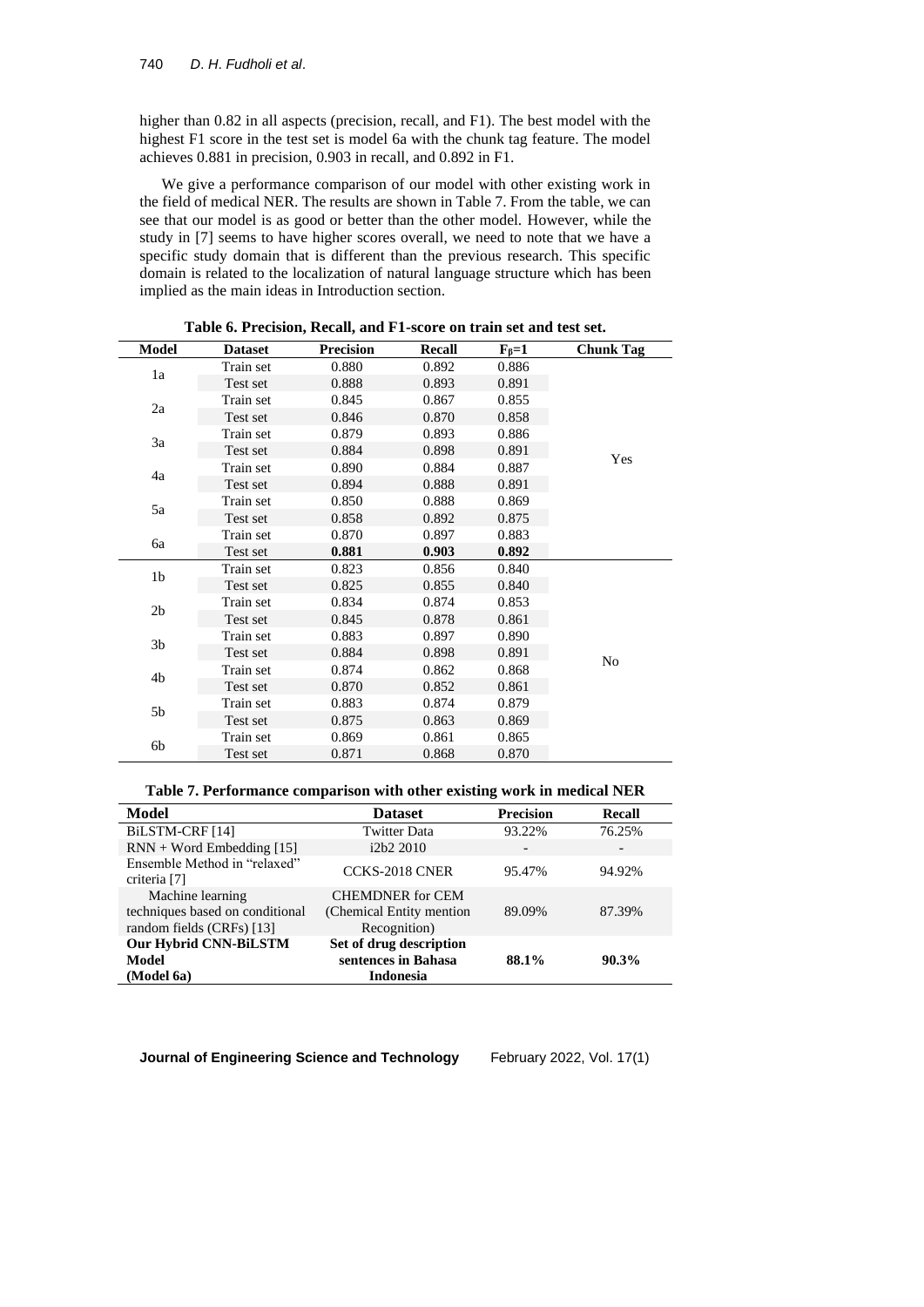#### **3.4.Implementation result**

**Your Text** 

As shown by Table 6, model 6a that uses a chunk tag, 2 layers of CNN, and a single layer LSTM obtained the highest F1-score and recall on the test set. Therefore, we choose this model to be implemented as a proof of concept. Inferencing the drug NER model in the real world has been done through our Drug NER app shown in Fig. 5.

# **Drug Named Entity Recognition**

| .                                                                                  |            |                |  |  |  |  |
|------------------------------------------------------------------------------------|------------|----------------|--|--|--|--|
| Imboost mengandung Echinacea Purpurea 250 miligram dan Zinc Picolinate 10 miligram |            |                |  |  |  |  |
| Extract                                                                            |            |                |  |  |  |  |
|                                                                                    | Tokens     | Entity Tags    |  |  |  |  |
| $\Theta$                                                                           | Imboost    | B-MED          |  |  |  |  |
| $\,1\,$                                                                            | mengandung | $\circ$        |  |  |  |  |
| $\overline{2}$                                                                     | Echinacea  | <b>B-INGRD</b> |  |  |  |  |
| 3                                                                                  | Purpurea   | I-INGRD        |  |  |  |  |
| 4                                                                                  | 250        | B-DOSE         |  |  |  |  |
| 5                                                                                  | miligram   | $I - DOSE$     |  |  |  |  |
| 6                                                                                  | dan        | $\circ$        |  |  |  |  |
| 7                                                                                  | Zinc       | <b>B-INGRD</b> |  |  |  |  |
| 8                                                                                  | Picolinate | I-INGRD        |  |  |  |  |
| 9                                                                                  | 10         | B-DOSE         |  |  |  |  |
| 10                                                                                 | miligram   | I-DOSE         |  |  |  |  |

#### **Fig. 5. CNN-BiLSTM application implementation**

Drug NER was tested with different sentence' structures given in Table 8. There are four different structures of sentences written in Bahasa Indonesia that are taken as an inferencing test. The test shows the model generalization performance to do the drug NER task. Sentence #1 is an example of a simple active sentence structure: "Vilapon mengandung metoclopramide HCL untuk mengobati gangguan saluran pencernaan" (Vilapon contains metoclopramide HCL to treat digestive system disorders). Sentence #2 is an active sentence structure where a medicine has and information of multiple ingredients with their dose: "Hufagrip mengandung Paracetamol 500 mg, Ephedrin HCL 5 mg, Cholpeniramin Maleat 2 mg, Glyceril Guaiacolat 50 mg." (Hufagrip contains Paracetamol 500 mg, Ephedrin HCL 5 mg, Cholpeniramin Maleate 2 mg, Glyceril Guaiacolat 50 mg.). Sentence #3 is a passive sentence structure where a medicine with its ingredient is written closely in the sentence: "Furosemid yang dikandung dalam Edemin berguna untuk mengatasi edema…" (Furosemide contained in Edemin is useful for treating edema ...). Sentence #4 is another form of passive sentence structure: "Ethambutol yang terkandung dalam Kalbutol diindikasikan untuk mengobati penyakit tuberkulosis sistemik." (Ethambutol contained in Kalbutol is indicated to treat systemic tuberculosis.). In all four sentences, the drug NER model performs really well and can detect drug-related named-entity correctly.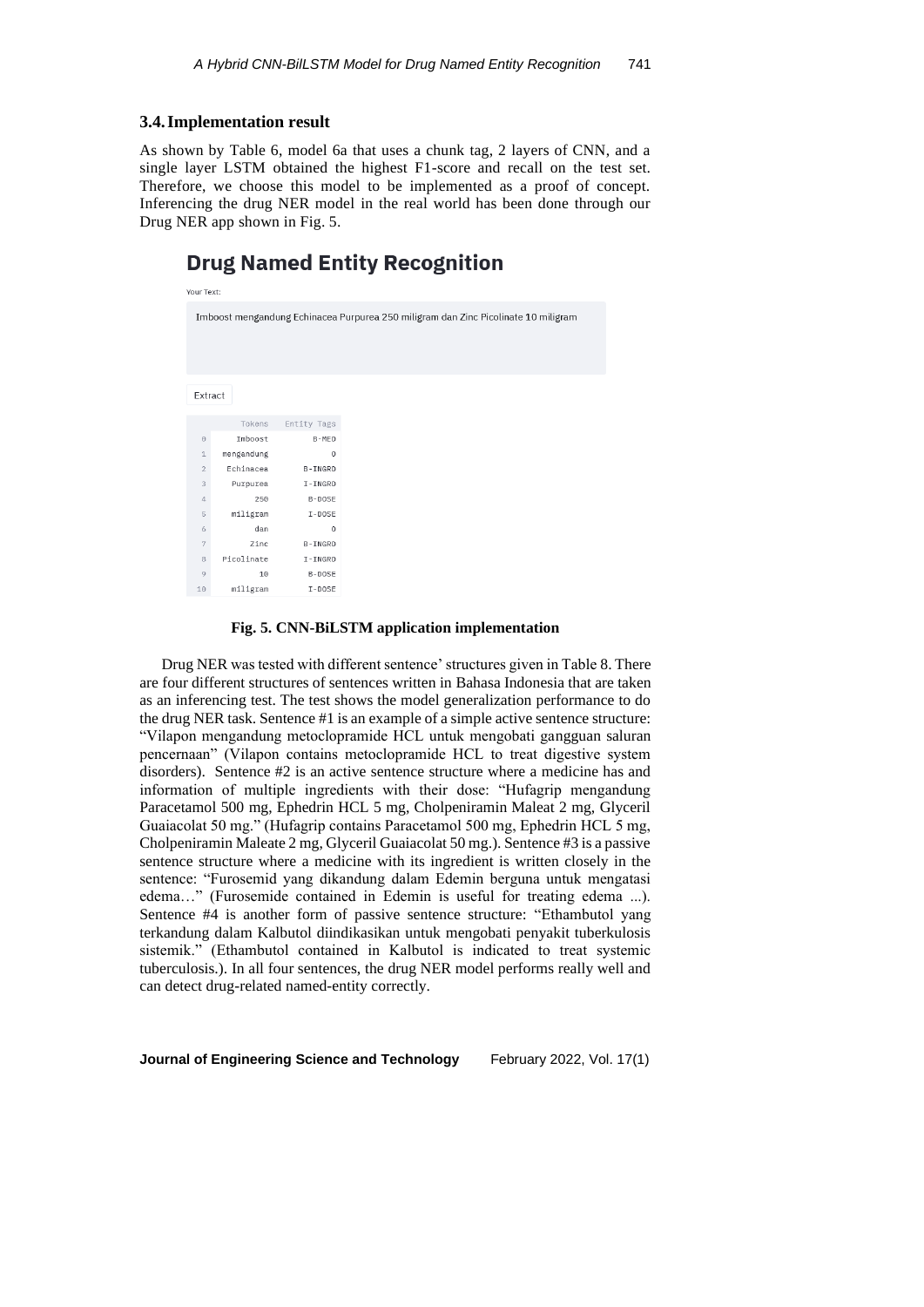**Table 8. Different NER inferencing examples.**

| # | <b>Text</b>                                                                                                                     | <b>NER</b>                                                                                                                                                                                                                                                                                                                                                                                                                                                                |
|---|---------------------------------------------------------------------------------------------------------------------------------|---------------------------------------------------------------------------------------------------------------------------------------------------------------------------------------------------------------------------------------------------------------------------------------------------------------------------------------------------------------------------------------------------------------------------------------------------------------------------|
| 1 | Vilapon mengandung<br>metoclopramide HCL<br>untuk mengobati<br>gangguan saluran<br>pencernaan.                                  | [('Vilapon', 'B-MED'), ('mengandung', 'O'),<br>('metoclopramide', 'B-INGRD'), ('HCL', 'I-<br>INGRD'), ('untuk', 'O'), ('mengobati', 'O'),<br>('gangguan', 'O'), ('saluran', 'O'), ('pencernaan',<br>[O'), ('.', 'O')]                                                                                                                                                                                                                                                     |
| 2 | Hufagrip mengandung<br>Paracetamol 500 mg,<br>Ephedrin HCL 5 mg,<br>Cholpeniramin Maleat<br>2 mg, Glyceril<br>Guaiacolat 50 mg. | [('Hufagrip', 'B-MED'), ('mengandung', 'O'),<br>('Paracetamol', 'B-INGRD'), ('500', 'B-DOSE'),<br>('mg', 'I-DOSE'), (',', 'O'), ('Ephedrin', 'B-INGRD'),<br>('HCL', 'I-INGRD'), ('5', 'B-DOSE'), ('mg', 'I-<br>DOSE'), (',', 'O'), ('Cholpeniramin', 'B-INGRD'),<br>('Maleat', 'I-INGRD'), ('2', 'B-DOSE'), ('mg', 'I-<br>DOSE'), (',', 'O'), ('Glyceril', 'B-INGRD'),<br>('Guaiacolat', 'I-INGRD'), ('50', 'B-DOSE'), ('mg',<br>$[T-DOSE$ <sup>'</sup> , $(','', 'O')$ ] |
| 3 | Furosemid yang<br>dikandung dalam<br>Edemin berguna untuk<br>mengatasi edema                                                    | [('Furosemid', 'B-INGRD'), ('yang', 'O'),<br>('dikandung', 'O'), ('dalam', 'O'), ('Edemin', 'B-<br>MED'), ('berguna', 'O'), ('untuk', 'O'), ('mengatasi',<br>$'O'$ ), ('edema', 'O'),  ]                                                                                                                                                                                                                                                                                  |
| 4 | Ethambutol yang<br>terkandung dalam<br>Kalbutol diindikasikan<br>untuk mengobati<br>penyakit tuberkulosis<br>sistemik.          | [('Ethambutol', 'B-INGRD'), $(\text{yang}, 'O')$ ,<br>('terkandung', 'O'), ('dalam', 'O'), ('Kalbutol', 'B-<br>MED'), ('diindikasikan', 'O'), ('untuk', 'O'),<br>('mengobati', 'O'), ('penyakit', 'O'), ('tuberkulosis',<br>'O'), ('sistemik', 'O'), ('.', 'O')]                                                                                                                                                                                                          |

## **4.Conclusion**

In this work, an automatic name entity recognition for the drug has been successfully conducted. We focused on extracting three different entities, including (MED) to indicate the name of the medicine, (INGRD) as the ingredient of the medicine, and (DOSE) as a specific amount or weight of medication. Our main contribution is presenting the model and its evaluation using CNN-BiLSTM architecture on Indonesian language datasets. We used a deep learning architecture using a hybrid Convolutional Neural Network - Bidirectional Long-Short Term Memory (CNN-BiLSTM) model that automatically detects word- and characterlevel features to identify the said three name entities. We trained the architecture with six different hyper-parameter sets to find the best model. Based on the experiments, the best achievement was obtained by model 6a with f1-score of 0.892. In model 6a, we applied 2 layers of CNN with kernel size of 7, CNN filter of 50 and a single LSTM layer with 200 hidden units. In addition, we also found that applying a chunk tag could improve the model performance.

This research mainly focused on synthetic drugs which have the ingredients and dose. For future work, though this drug NER only focuses on synthetic drugs, it is also possible to extend this research and cover extracting important entities on herbal drugs. To improve the model, generating high quality tagged Indonesian medicinal data is critical. Defining rules cannot be too specific or too general. They will affect the model's precision and recall. It is also possible to add a few more categories to classify extracted entities such as adverse drug reactions and drug side effects.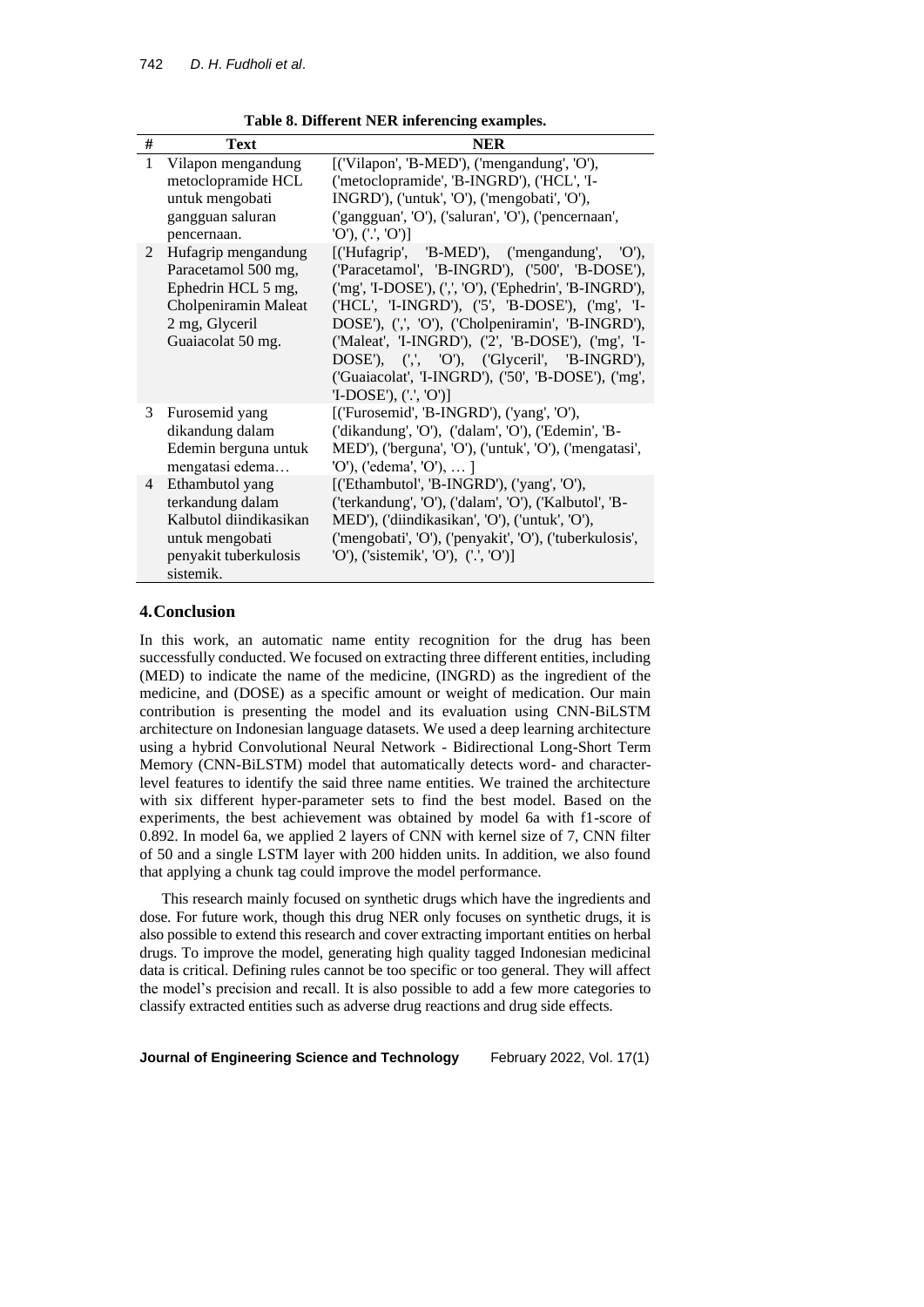#### **References**

- 1. Grishman, R.; and Sundheim, B. (1996). Message understanding conference-6: A brief history. *Proceedings of the* 16*th Conference on Computational Linguistics*, Volume 1. Pennsylvania, USA, 466-471.
- 2. Zhao, W.; Gao, L.; and Liu, A. (2018). Programming foundations for scientific big data analytics. *Scientific Programming*, Special Issue, Volume 2018, Article ID 2707604.
- 3. Chiu, J.P.C.; and Nichols, E. (2016). Named entity recognition with bidirectional LSTM-CNNs. *Transactions of the Association for Computational Linguistics*, 4: 357-370.
- 4. Lample, G.; Ballesteros, M.; Subramanian, S.; Kawakami, K.; and Dyer, C. (2016). Neural architectures for named entity recognition. *Proceedings of the* 2016 *Conference of the North American Chapter of the Association for Computational Linguistics: Human Language Technologies*, San Diego, California, 260-270.
- 5. Huang, H.; Wang, H.; and Jin, D. (2018). A low-cost named entity recognition research based on active learning. *Scientific Programming*, Special Issue, Volume 2018, Article ID 1890683.
- 6. Sang, E.F.T.K.; and De Meulder, F. (2003). Introduction to the CoNLL-2003 shared task: Language-Independent named entity recognition. *Proceedings of the Seventh Conference on Natural Language Learning at HLT-NAACL* 2003, 142-147.
- 7. Luo, L.; Li, N.; Li, S.; Yang, Z.; and Lin, H. (2018). DUTIR at the CCKS-2018 Task1: A neural network ensemble approach for Chinese clinical named entity recognition. *Proceedings of the Evaluation Tasks at the China Conference on Knowledge Graph and Semantic Computing* (*CCKS-Tasks* 2018), Tianjin, China, 7-12.
- 8. Luo, Y.; Xiao, F.; and Zhao, H. (2020). Hierarchical contextualized representation for named entity recognition. *Proceedings of the AAAI Conference on Artificial Intelligence*, 34(5), 8441-8448.
- 9. Baevski, A.; Edunov, S.; Liu, Y.; Zettlemoyer, L.; and Auli, M. (2019). Clozedriven pretraining of self-attention networks. *Proceedings of the* 2019 *Conference on Empirical Methods in Natural Language Processing and the* 9*th International Joint Conference on Natural Language Processing* (*EMNLP-IJCNLP*), Hong Kong, China, 5360-5369.
- 10. Jiang, Y.; Hu, C.; Xiao, T.; Zhang, C.; and Zhu, J. (2019). Improved differentiable architecture search for language modeling and named entity recognition. *Proceedings of the* 2019 *Conference on Empirical Methods in Natural Language Processing and the* 9*th International Joint Conference on Natural Language Processing* (*EMNLP-IJCNLP*), Hong Kong, China, 3585-3590.
- 11. Liu, Y.; Meng, F.; Zhang, J.; Xu, J.; Chen, Y.; and Zhou, J. (2019). GCDT: A global context enhanced deep transition architecture for sequence labeling. *Proceedings of the* 57*th Annual Meeting of the Association for Computational Linguistics*, Florence, Italy, 2431-2441.
- 12. Liu, S.; Tang, B.; Chen, Q.; and Wang, X. (2015). Drug name recognition: Approaches and resources. *Information*, 6(4), 790-810.